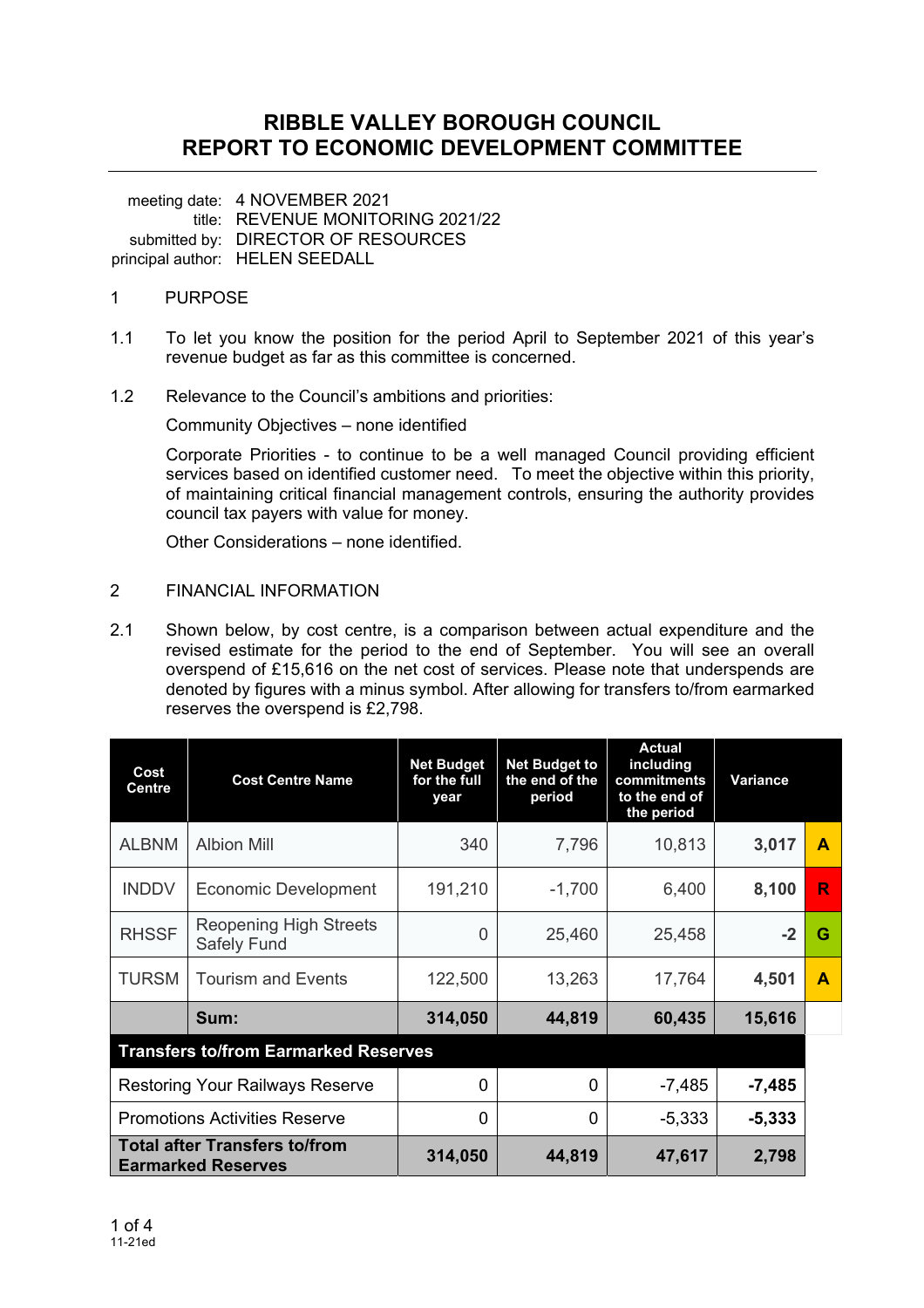2.2 The variations between budget and actuals have been split into groups of red, amber and green variance. The red variances highlight specific areas of high concern, for which budget holders are required to have an action plan. Amber variances are potential areas of high concern and green variances are areas, which currently do not present any significant concern.

| <b>Key to Variance shading</b>             |  |  |  |  |  |
|--------------------------------------------|--|--|--|--|--|
| Variance of more than £5,000 (Red)         |  |  |  |  |  |
| Variance between £2,000 and £4,999 (Amber) |  |  |  |  |  |
| Variance less than £2,000 (Green)          |  |  |  |  |  |

- 2.3 We have then extracted the main variations for the items which fall within the red variance category in the period April to September 2021. These are shown with the budget holders' comments and agreed action plan in Annex 1.
- 2.4 The main variations for items included in the amber shaded category are shown with budget holders' comments at Annex 2.
- 3 CONCLUSION
- 3.1 The comparison between actual and budgeted expenditure shows an overspend of £15,616 for the first six months of the financial year 2021/22. After allowing for transfers to/from earmarked reserves the overspend is £2,798.

## SENIOR ACCOUNTANT DIRECTOR OF RESOURCES

ED11-21/HS/AC 22 October 2021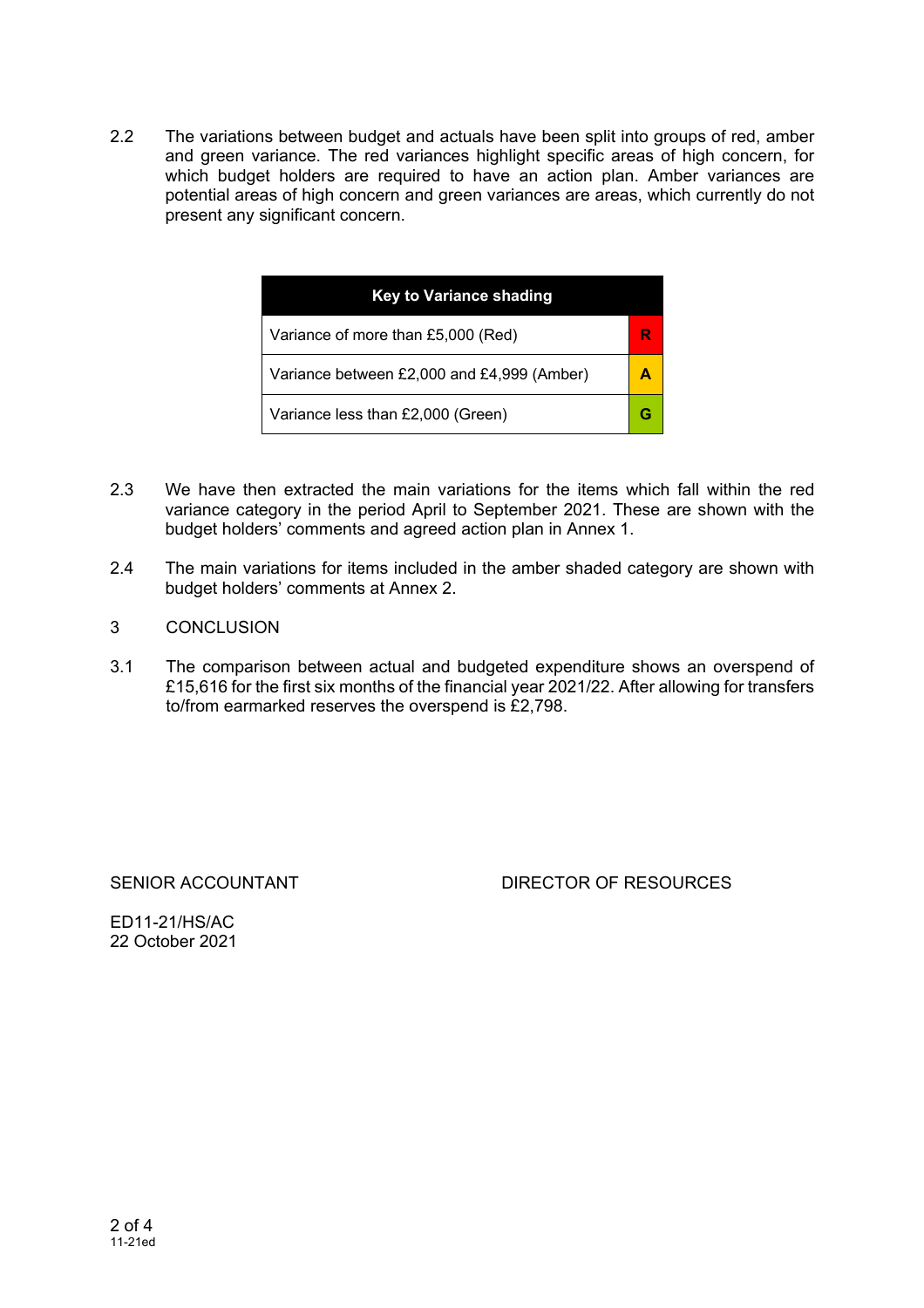## **ANNEX 1**

# **Economic Development Committee Budget Monitoring – Red Variance s**

| <b>Ledger Code</b> | <b>Ledger Code Name</b>                         | <b>Budget for</b><br>the Full<br>Year | <b>Budget to</b><br>the end of<br>the period | <b>Actual</b><br>including<br>commitments<br>to the end of<br>the period | Variance | <b>Reason for Variance</b>                                                                                                                                                                                                                                                                                                                                                                  | <b>Action Plan as agreed</b><br>between the Budget<br><b>Holder and Accountant</b> |
|--------------------|-------------------------------------------------|---------------------------------------|----------------------------------------------|--------------------------------------------------------------------------|----------|---------------------------------------------------------------------------------------------------------------------------------------------------------------------------------------------------------------------------------------------------------------------------------------------------------------------------------------------------------------------------------------------|------------------------------------------------------------------------------------|
| <b>ALBNM/2402</b>  | Albion Mill/Repair &<br>Maintenance - Buildings | $\Omega$                              | $\Omega$                                     | 5,460                                                                    | 5,460    | Two thirds of the<br>Resurfacing work to<br>cost has been<br>the entrance of Albion<br>charged to other<br>Court, that was not<br>users of the site, as<br>included in the original<br>mentioned below<br>estimate, has resulted<br>under amber<br>in an overspend.<br>variances.                                                                                                           |                                                                                    |
| <b>INDDV/3085</b>  | Economic<br>Development/Consultants             | 0                                     | $\Omega$                                     | 7,485                                                                    | 7,485    | Expenditure incurred<br>This expenditure is<br>in the production of<br>being funded from<br>the final report by<br>unspent grant<br>consultants engaged<br>funding received in<br>to deliver the strategic<br>2020/21 set aside in<br>business case for the<br>an earmarked<br>reopening of the<br>reserve for this<br><b>Clitheroe to Hellifield</b><br>purpose.<br>railway to passengers. |                                                                                    |
| <b>TURSM/3263</b>  | Tourism and<br>Events/Publicity                 | 20,580                                | 10,294                                       | 16,338                                                                   | 6,044    | Mainly expenditure on<br>This expenditure is<br>publication of a guide,<br>being funded from<br>production of which<br>budget savings in<br>was delayed in<br>2020/21 set aside in<br>2020/21 due to<br>an earmarked<br>changing restrictions<br>reserve for this<br>in order to manage<br>purpose.<br>Covid-19.                                                                            |                                                                                    |